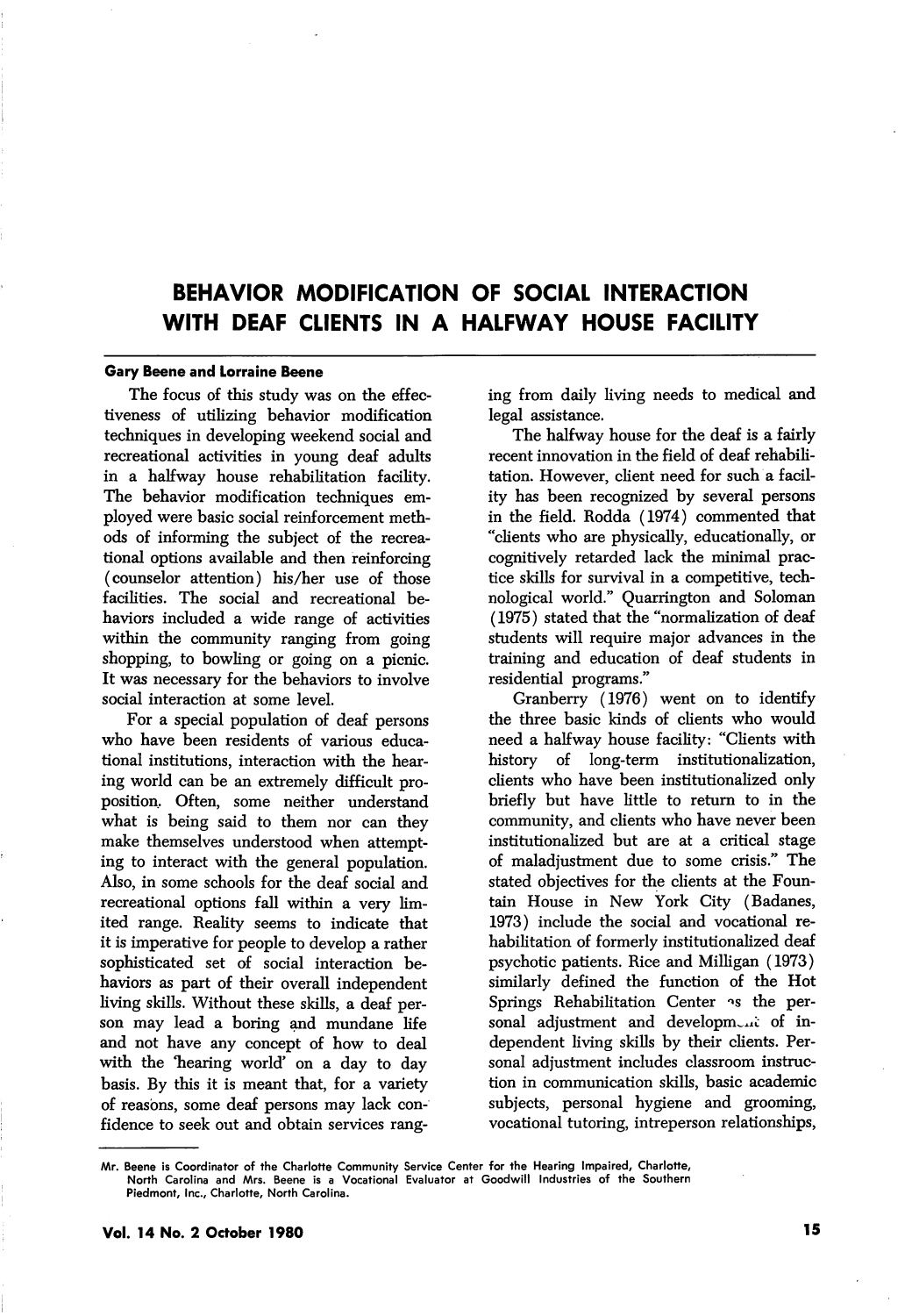and basic concepts essential to independent living. The objective of independent living training is to facilitate the transition from a sheltered living situation to independent community living with a minimum of dif ficulty.

The need to develop social interaction in an overall rehabilitation plan for deaf clients has been widely recognized. Hackett (1975) stated that "different behaviors are expected in different situations. That's an important socialization rule." With this in mind it is important to realize that social development is often retarded in clients who have been institutionalized. Rodda (1974) stated, "Such clients usually have an extreme ly limited social life, making only fringe contact with other persons in their environ ment." Also Quarrington and Soloman (1975) found social maturity to be lower for chil dren in residential programs who visited their homes infrequently compared to their counterparts in day school programs. Wechsler (1960), speaking to this issue, stated, "Group homes involve a group situation to promote interaction and resocialization. They encourage recreational and other contacts with the outside world." Cranberry (1976) described one of the major functions of a halfway house for the deaf as "socialization and resocialization." He stated that in the daily life of the house there are many opportunities for the residents to learn these skills. Finally, Krupnick (1976) ties socialization and rehabihtation together when she states, "Many job failures among the deaf are a result of lack of skills in the areas of interpersonal relationships and social adaptability."

The social reinforcement techniques em ployed in this experiment have been established in several studies in the past: Ayllon and Michael (1959) and Ayllon and Houghton (1962) to psychotic behaviors; Brady and Lind (1961) to functional blindness; Wolf, Risley, and Mees (1964) and Ferster and DeMyer (1961) have applied them to the treatment of autism in children; Harris, John son, Kelly, and Wolf (1964) to regressed motor behavior of a preschool child; and Hart, Allen, Buell, Harris, and Wolf (1964) to operant crying. In each of these instances improvement in behavior was achieved.

It was hypothesized that a group of young deaf adults in a haHway house setting, with whom behavior modification techniques were employed, would increase the number of weekend social and recreational activities in which they participated. Social reinforce ment, in the form of counselor attention to the client, was the primary behavior modification tool utilized. Informing the client of the various recreational options was prere quisite to the reinforcement. The social and recreational activities that produced data included any activity outside the halfway house that required social interaction with the outside world at some level.

### Method

Subjects:

The subjects were eight deaf members of the Independent Living and Training Pro gram in Tucson, Arizona. They ranged from nineteen to twenty-eight years of age. There were six males and two females. Of the eight, five also had other disabihties; two were epileptic, one had cerebral palsy, one was borderline mentally retarded, and one was brain damaged. All eight were consi dered to be below normal educationally, vocationally, or socially.

# Instruments:

An observation form was utilized to re cord the number of times each client left the halfway house and what activity he/she participated in during each weekend of the 'research period. The experimenters then reviewed these forms to determine which of the outside activities constituted recreational or social interaction behaviors.

# Design:

A one-group pretest-posttest design was utilized in the study. The design was chosen because the Independent Living and Train ing Program is the only halfway house of its kind in the area, so a population from which to choose a control group was not available.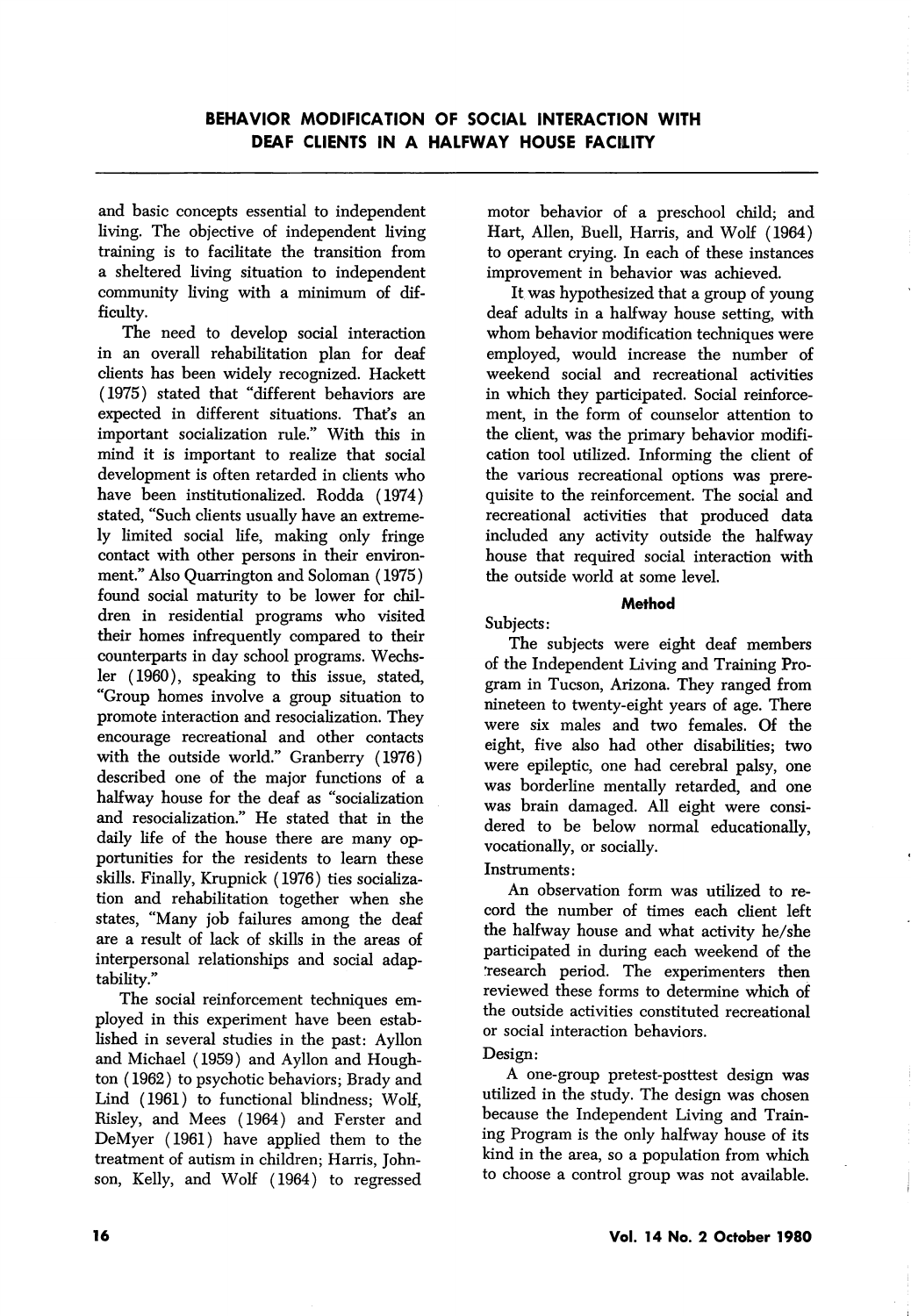Also the experimenters felt that due to the size of the population and the experimental techniques employed, it would not have been feasible to divide the halfway house members into experimental and control groups.

This experimental design does not control for the effects of maturation of the clients. On the other hand, the clients were unaware that their behaviors were being recorded so it is not likely that the results were subject to a Hawthorne effect.

## Procedure:

A baseline was established by counting the clients' outside social interaction be haviors for three successive weekends. Be havior modification techniques were then implemented. These techniques included: 1) Listing various possible activities on the halfway house blackboard so that the mem bers could sign up for whichever activity they wanted to attend; 2) Arranging for transportation to and from the activity; 3) In some instances, attending the activity with the client; 4) If it was a competitive situation, perhaps placing small wagers  $(25¢$ to  $50<sub>\ell</sub>$ ) on which team might win; and 5) Discussing in detail with the client the ac tivities they had attended upon their return to the halfway house. Three weeks after the implementation of the behavior modification techniques the clients' outside social interaction behaviors were again counted for three successive weekends.

#### Results

The mean number of weekend social and recreational activities increased for the group after intervention with behavior modi fication techniques. A t-test for matched groups showed that there was a significant difference at the .99 level of confidence be tween the pretest and posttest social inter actions (t equal 3.386, df equal 7, alpha equal 0.01).

Only one client showed a decrease in so cial interactions and he, ironically, had the highest number of interactions on the pre test. The range of increased interactions was from  $-1$  to  $+7$  with a mean increase of 3.

Figure 1 shows the total number of so cial interactions for each of the subjects during the pretest and posttest periods.

| <b>FIGURE I</b> |         |          |
|-----------------|---------|----------|
| Client          | Pretest | Posttest |
|                 | 8       |          |
|                 |         | 10       |
| Я               | 2       |          |
|                 |         |          |
|                 | 3       |          |
| A               | 5       |          |
|                 | 2       |          |
|                 |         |          |

#### Conclusion

The hypothesis was supported by the findings of the study. The group of young deaf adults in the Independent Living and Training Program participated in a signifi cantly greater number of weekend social and recreational activities after the behavior modification techniques were employed.

From Figure 1 it can be inferred that clients 1, 4, and 6 all appeared to be com fortable with their level of social interaction at the time of the pretest and they did not show a marked increase in social and recrea tional behaviors. In contrast, the remainder of clients at least doubled their number of interactions from pretest to posttest. It should also be noted that of the clients with whom the behavior modification was most effective, three were multiply handicapped and two were not.

Of course, the ultimate goal of the be havior modification was that the social inter action becomes reinforcing in and of itself so that the behaviors, once established, would resist extinction. To test that, however, was beyond the scope of this research design. Future research in this area should certainly include a follow-up study.

Future research should also further in vestigate the use of social reinforcement as a means to modify many other behaviors among deaf clients in a halfway house re habilitation facility.